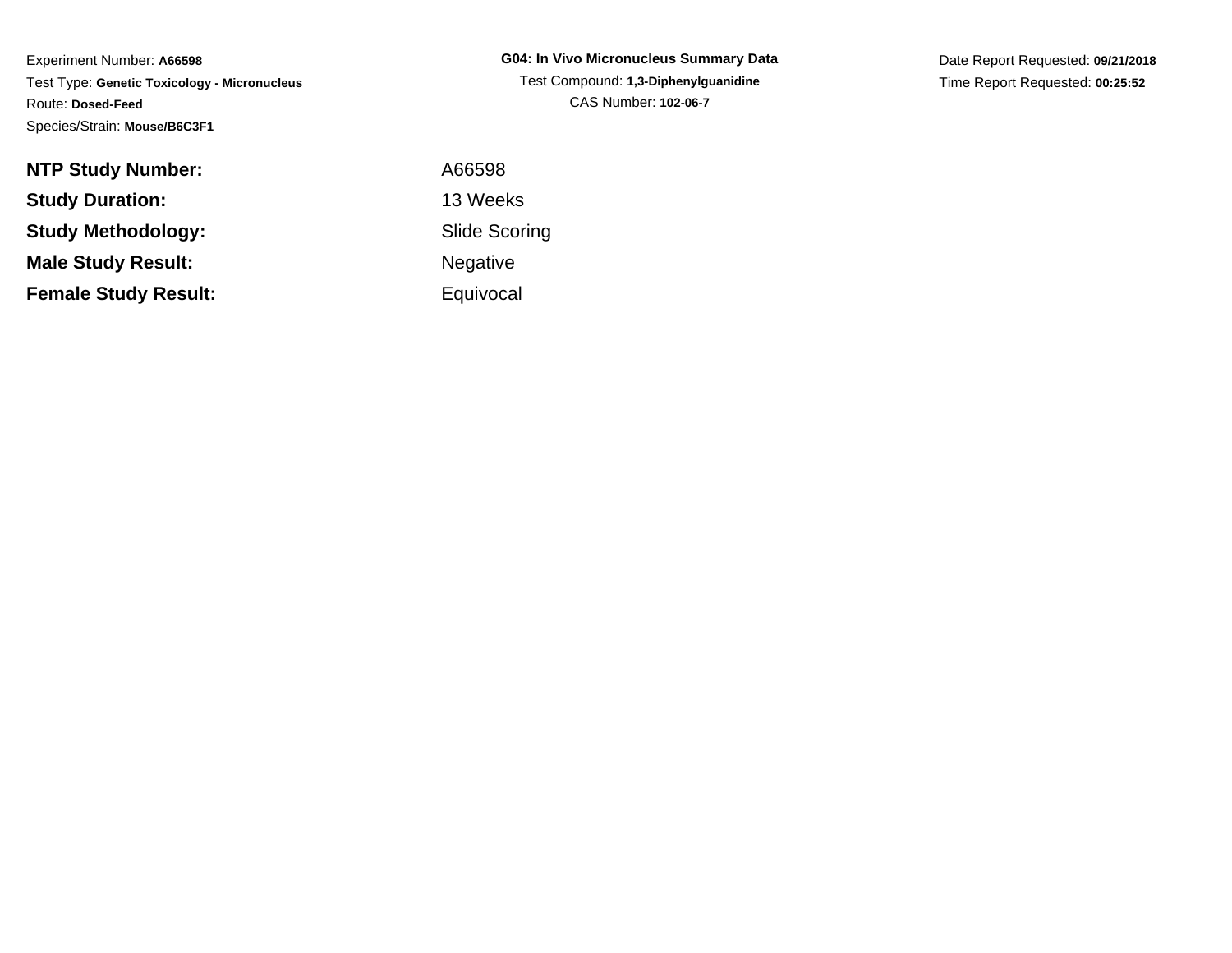|                                | Tissue: Blood; Sex: Male; Number of Treatments: 90; Time interval between final treatment and cell sampling: 24 h |                 |         |  |  |
|--------------------------------|-------------------------------------------------------------------------------------------------------------------|-----------------|---------|--|--|
|                                | <b>MN NCE/1000</b>                                                                                                |                 |         |  |  |
| Dose (ppm)                     | N                                                                                                                 | Mean ± SEM      | p-Value |  |  |
| Vehicle Control <sup>1</sup>   | 4                                                                                                                 | $0.38 \pm 0.13$ |         |  |  |
| 250.0                          | 5                                                                                                                 | $0.70 \pm 0.20$ | 0.1789  |  |  |
| 500.0                          | 5                                                                                                                 | $1.00 \pm 0.27$ | 0.0605  |  |  |
| 750.0                          | 5                                                                                                                 | $1.20 \pm 0.12$ | 0.0283  |  |  |
| 1500.0                         | 5                                                                                                                 | $0.70 \pm 0.20$ | 0.1789  |  |  |
| 3000.0                         | 5                                                                                                                 | $1.30 \pm 0.12$ | 0.0193  |  |  |
| Trend p-Value                  |                                                                                                                   | 0.0580          |         |  |  |
| <b>Trial Summary: Negative</b> |                                                                                                                   |                 |         |  |  |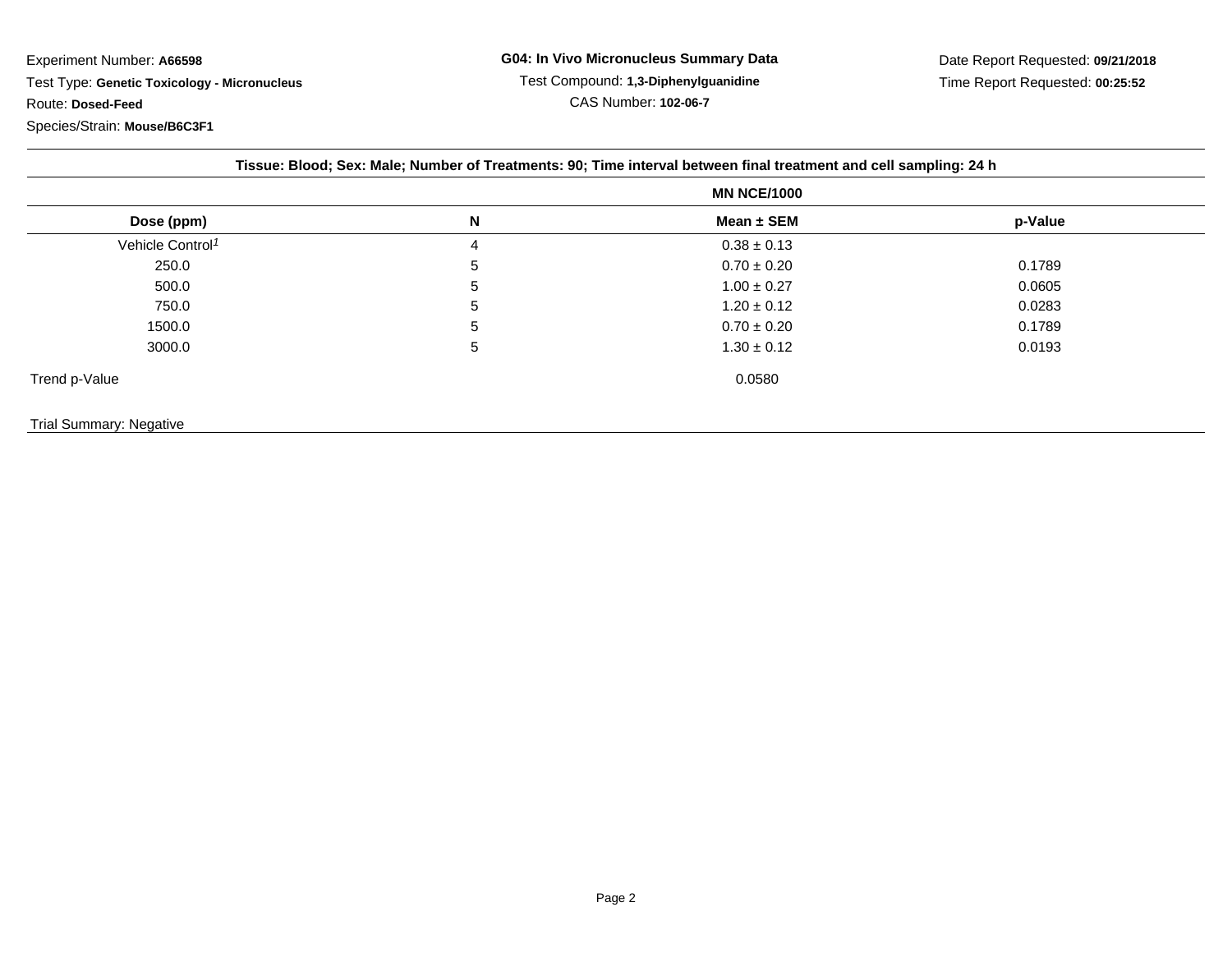| Dose (ppm)                   | <b>MN NCE/1000</b> |                 |            |  |
|------------------------------|--------------------|-----------------|------------|--|
|                              | N                  | Mean $\pm$ SEM  | p-Value    |  |
| Vehicle Control <sup>1</sup> | 5                  | $0.30 \pm 0.12$ |            |  |
| 250.0                        | 5                  | $1.00 \pm 0.16$ | 0.0261     |  |
| 500.0                        | 5                  | $0.80 \pm 0.20$ | 0.0658     |  |
| 750.0                        | 5                  | $1.40 \pm 0.19$ | $0.0038 *$ |  |
| 1500.0                       | 5                  | $1.20 \pm 0.12$ | 0.0100     |  |
| 3000.0                       | 5                  | $1.30 \pm 0.20$ | 0.0062     |  |
| Trend p-Value                |                    | 0.0370          |            |  |

## Trial Summary: Equivocal